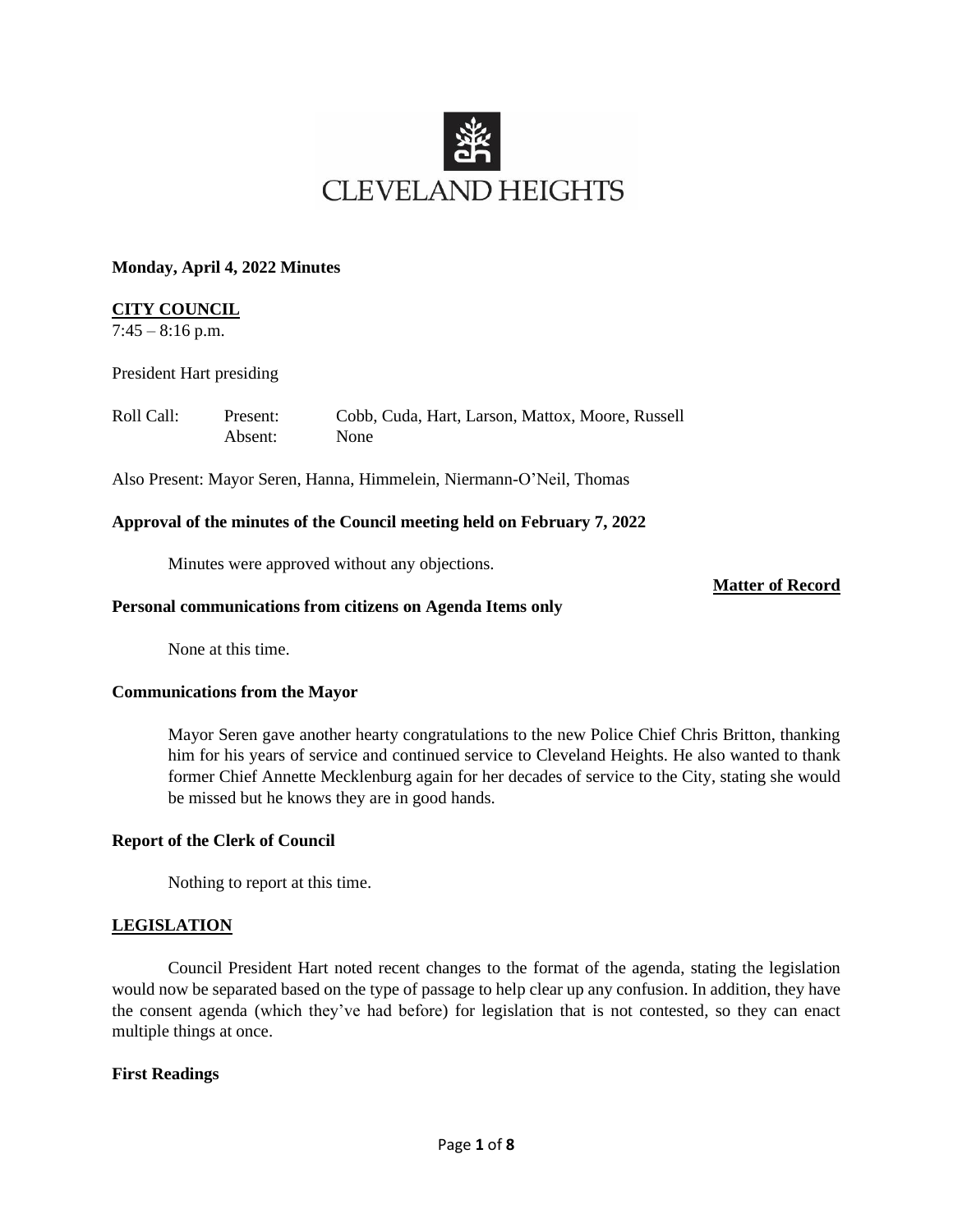**ORDINANCE NO. 39-2022 (F), First Reading.** An ordinance to amend certain subparagraphs of Ordinance No. 139-2021 (F), relating to appropriations and other expenditures of the City of Cleveland Heights, Ohio for the fiscal year ending December 31, 2022 and declaring an emergency.

Motion to Adopt by Council President Hart, Seconded by Vice President Cobb

Roll Call: Ayes: Hart, Larson, Mattox, Moore, Russell, Cobb, Cuda Nays: None

## **Legislation Passed**

Council President Hart noted this would have zero impact to the budget.

**RESOLUTION NO. 40-2022 (F), First Reading**. A Resolution declaring the necessity of assessing a portion of the expense of street lighting; and declaring an emergency.

# **Legislation Introduced**

**RESOLUTION NO. 41-2022 (F), First Reading.** A Resolution declaring the necessity of assessing a portion of the expense of improvement of streets and parkways including grading, draining, curbing, paving, repaving, repairing, sweeping or cleaning thereof, removing snow therefrom, and planting, maintaining and removing shade trees thereon; and declaring an emergency.

# **Legislation Introduced**

**ORDINANCE NO. 42-2022 (AS), First Reading.** An Ordinance amending Chapter 107, "Public Meetings," of the Codified Ordinances of Cleveland Heights by providing that the City may enter into executive session for the purposes identified in Section 107.01 or for any purpose allowed under the Ohio Revised Code.

## **Legislation Introduced**

## **Second Readings**

**ORDINANCE NO. 37-2022 (MS),** *Second Reading.* An Ordinance authorizing all actions necessary to accept Northeast Ohio Public Energy Council 2022 Energized Community Grant(s) Funds; and declaring the necessity that this legislation become immediately effective as an emergency measure.

Motion to Adopt by Councilor Moore, Seconded by Councilor Larson

Roll Call: Ayes: Hart, Larson, Mattox, Moore, Russell, Cobb, Cuda Nays: None

## **Legislation Passed**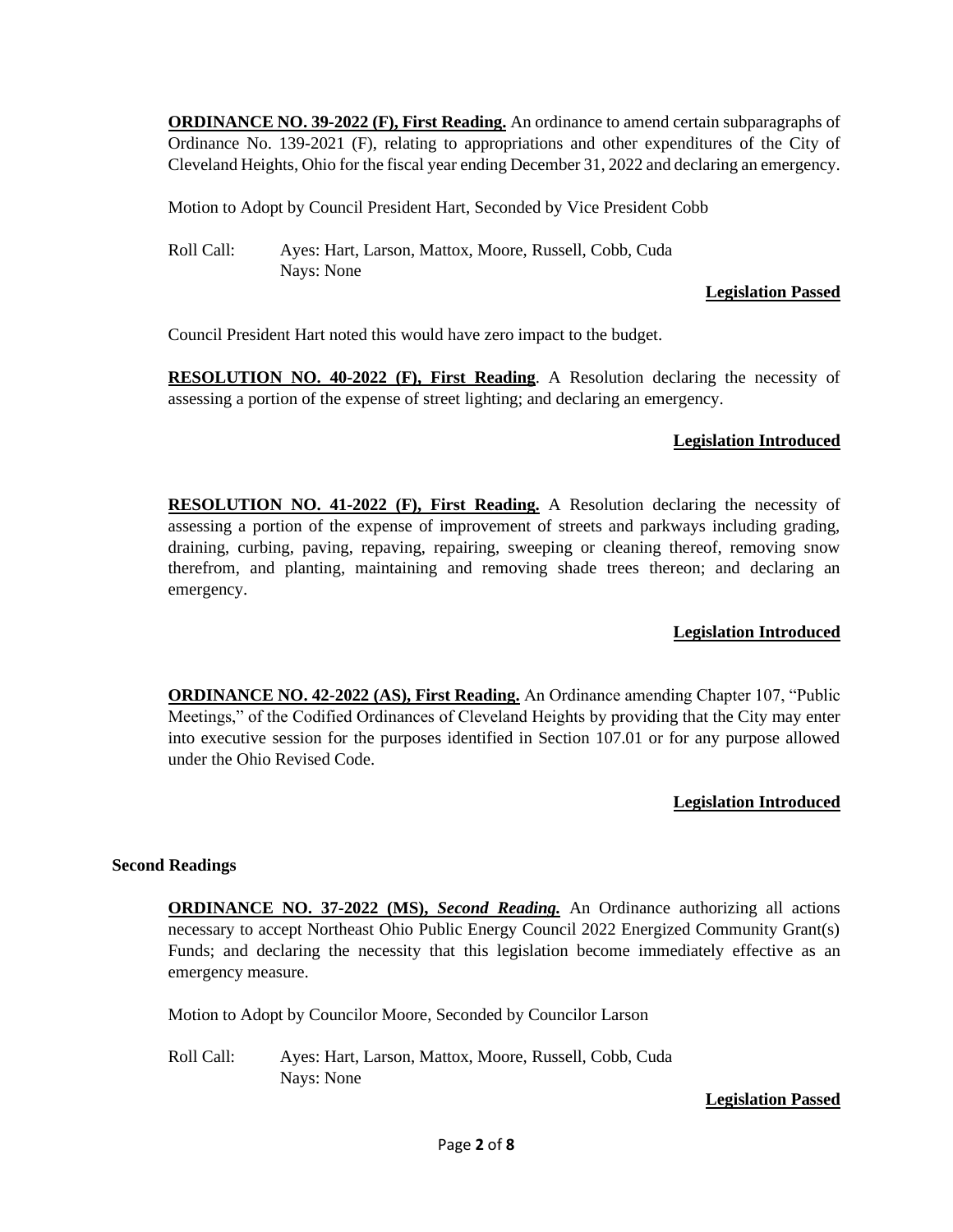### **Consent Agenda**

**RESOLUTION NO. 30-2022 (PD),** *Second Reading***.** A Resolution proclaiming April 11-15, 2022 to be National Community Development Week; and declaring the necessity that this Resolution become immediately effective as an emergency measure.

**RESOLUTION NO. 32-2022 (CRR),** *Second Reading*. A Resolution proclaiming April 2022 to be National Poetry Month; and declaring the necessity that this Resolution become immediately effective as an emergency measure.

**RESOLUTION NO. 33-2022 (CRR),** *Second Reading***.** A Resolution proclaiming April 3-9, 2022 to be National Library Week; and declaring the necessity that this Resolution become immediately effective as an emergency measure.

**RESOLUTION NO. 34-2022 (CRR),** *Second Reading***.** A Resolution proclaiming April 2022 to be Autism Awareness Month; and April 2, 2022 to be World Autism Awareness Day; and declaring the necessity that this Resolution become immediately effective as an emergency measure.

**RESOLUTION NO. 35-2022 (CRR),** *Second Reading*. A Resolution joining with HUD and other communities throughout the nation in the observation of April as Fair Housing Month; reaffirming the City of Cleveland Heights' commitment to open housing; and declaring the necessity that this Resolution become immediately effective as an emergency measure.

**\*MOTION** to suspend the rules.

Moved by Councilor Larson, Seconded by Councilor Moore.

Roll Call: Ayes: Mattox, Moore, Russell, Cobb, Cuda, Hart, Larson Nays: None

**Motion Passed**

Motion to Adopt by Councilor Moore, Seconded by Councilman Cuda

Roll Call: Ayes: Hart, Larson, Mattox, Moore, Russell, Cobb, Cuda Nays: None

**Legislation Passed**

### **Committee Reports**

### **PUBLIC SAFETY AND HEALTH COMMITTEE**

Councilor Larson announced there would be a Committee meeting on April  $18<sup>th</sup>$ ; the agenda would be posted shortly on the City's online calendar. Also, a public hearing on legislation for lead safe certification would be held on April 25<sup>th</sup>, details of which would also be put on the City calendar.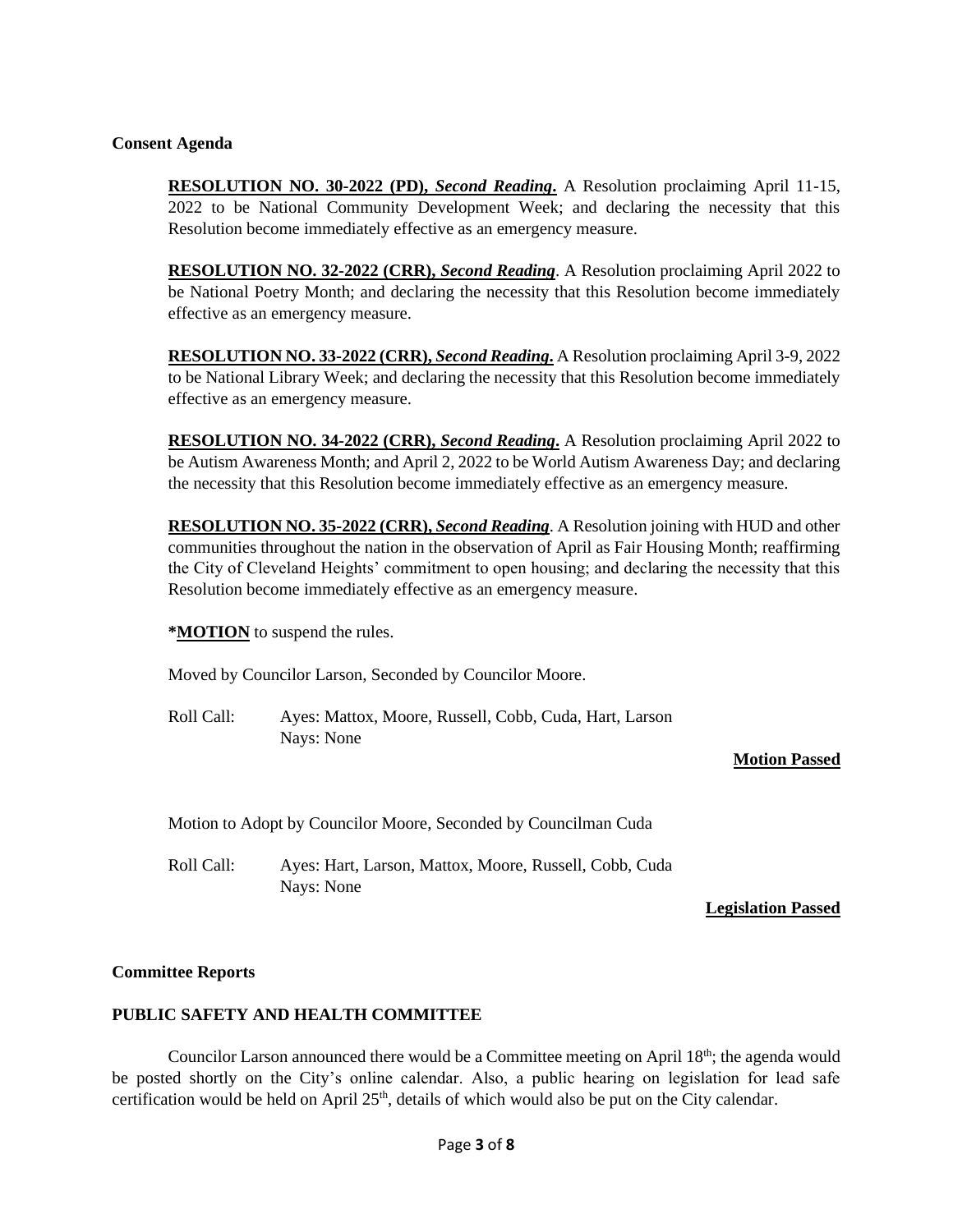### **ADMINISTRATIVE SERVICES COMMITTEE**

**\*MOTION** to appoint Drew Herzog and Joquine Martin to the Commission on Aging.

Moved by Vice President Cobb, Seconded by Councilor Moore

Roll Call: Ayes: Hart, Larson, Mattox, Moore, Russell, Cobb, Cuda Nays: None

#### **Motion Passed**

Vice President Cobb encouraged anyone interested to apply, as they still have vacancies.

**\*MOTION** to rescind the appointments of Marc Lefkowitz, Chris Cummings and Jeffrey Bendix to the Transportation and Environmental Sustainability Committee.

Moved by Vice President Cobb, Seconded by Councilor Larson

Roll Call: Ayes: Hart, Larson, Mattox, Moore, Russell, Cobb, Cuda Nays: None

# **Motion Passed**

**\*MOTION** to reappoint Laura Marks to the Transportation and Environmental Sustainability Committee.

Moved by Vice President Cobb, Seconded by Councilman Mattox

Roll Call: Ayes: Hart, Larson, Mattox, Moore, Russell, Cobb, Cuda Nays: None

#### **Motion Passed**

Vice President Cobb noted there are additional vacancies they are hoping to fill next month.

**\*MOTION** to appoint Thomas Hotchkiss to the Board of Zoning Appeals.

Moved by Vice President Cobb, Seconded by Councilman Mattox

Roll Call: Ayes: Hart, Larson, Mattox, Moore, Russell, Cobb, Cuda Nays: None

#### **Motion Passed**

**\*MOTION** to appoint Judith Miles to the Planning Commission.

Moved by Vice President Cobb, Seconded by Councilman Mattox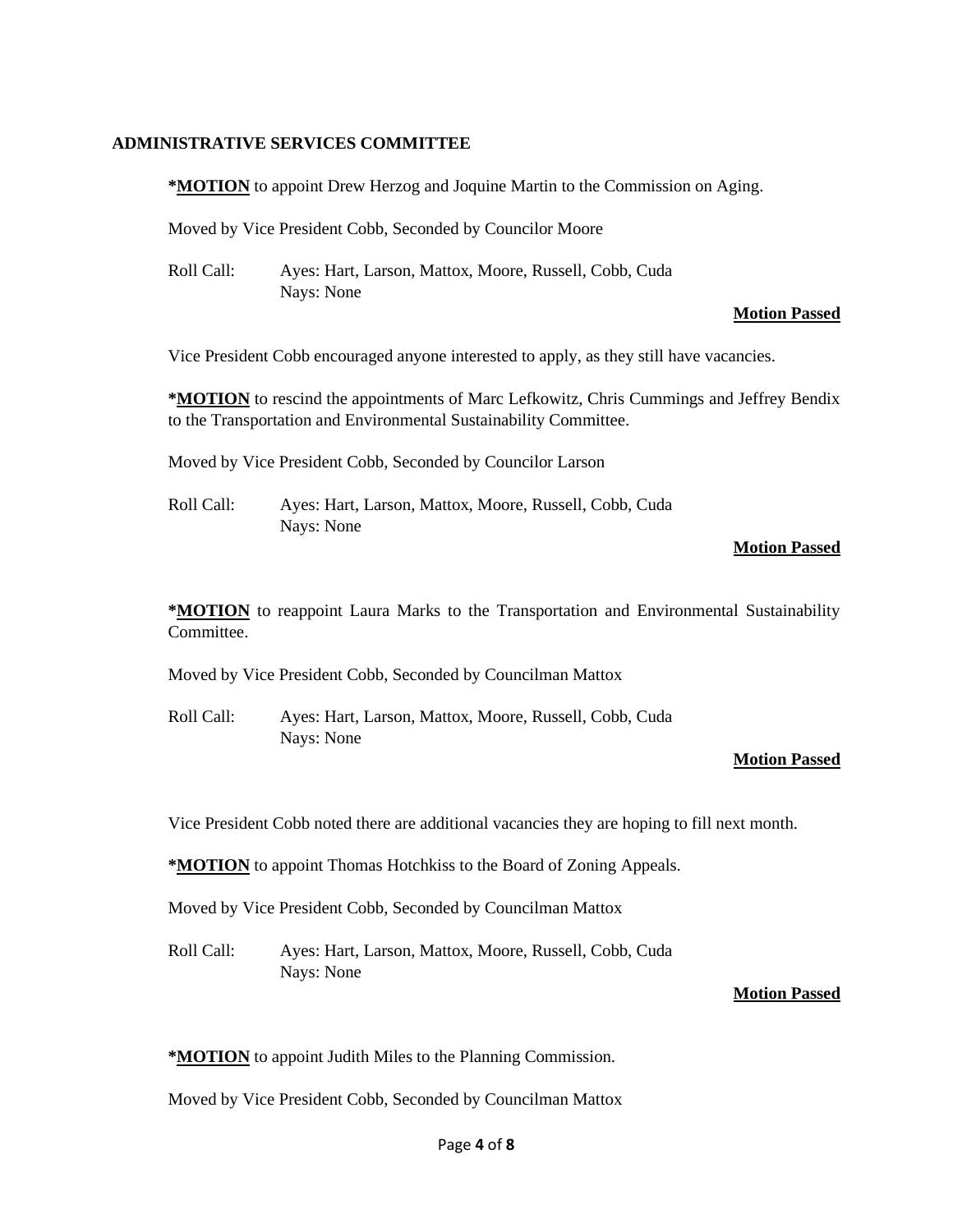## Roll Call: Ayes: Hart, Larson, Mattox, Moore, Russell, Cobb, Cuda Nays: None

## **Motion Passed**

Vice President Cobb noted they still have one vacancy on the Commission and said they are still reviewing applicants and they hope to fill the position within the next month.

**\*MOTION** to reappoint Gretchen Mettler, Bradley Eckert, Christine Henry, Jonathan Goldman, Lee Barbee, André Witt, Allison McCallum, T. Nadas, Laura Black, Susan Efroymson, Jessica Schantz, Marc Lefkowitz, Patti Substelny and Al Snodgrass to the Citizens Advisory Committee.

Moved by Vice President Cobb, Seconded by Councilor Larson

Roll Call: Ayes: Hart, Larson, Mattox, Moore, Russell, Cobb, Cuda Nays: None

## **Motion Passed**

Vice President Cobb noted they have additional vacancies on the Committee and are looking, in particular, for applicants from the Millikin and Taylor neighborhoods, but there are other vacancies to fill as well.

**\*MOTION** to appoint Benjamin Sperry to the Landmark Commission.

Moved by Vice President Cobb, Seconded by Councilman Mattox

Roll Call: Ayes: Hart, Larson, Mattox, Moore, Russell, Cobb, Cuda Nays: None

### **Motion Passed**

## **COMMUNITY RELATIONS AND RECREATION COMMITTEE**

Councilwoman Russell stated the Parks and Recreation Advisory Board meeting is set for April  $19<sup>th</sup>$  at 6:30 p.m. at the Community Center. Also, the Commission on Aging would have a meeting on Friday, April 22<sup>nd</sup> and Parks and Recreation would have their next meeting May 2<sup>nd</sup> at 10 a.m. She stated it is during the day to make sure that seniors have an opportunity to participate in the Committee. Councilwoman Russell stated she had another announcement that MetroHealth asked her to make, but she is deferring to Councilman Mattox. She did note she dropped off fliers for the Health Fair at the Community Center and she would drop off more at libraries and schools.

Councilman Mattox announced that MetroHealth is putting on the 2022 Men's Minority Health Fair. It would be held on Thursday, April  $28<sup>th</sup>$  from 5-8:30 p.m. at three locations: the MetroHealth Main Campus (2500 Metrohealth Drive), MetroHealth Broadway Health Center (6835 Broadway Avenue) and directly across the street at the Cleveland Heights Medical Center (10 Severance Circle). He encouraged all men to go get checked and stated it is so important to take care of your health; for both yourself and your family.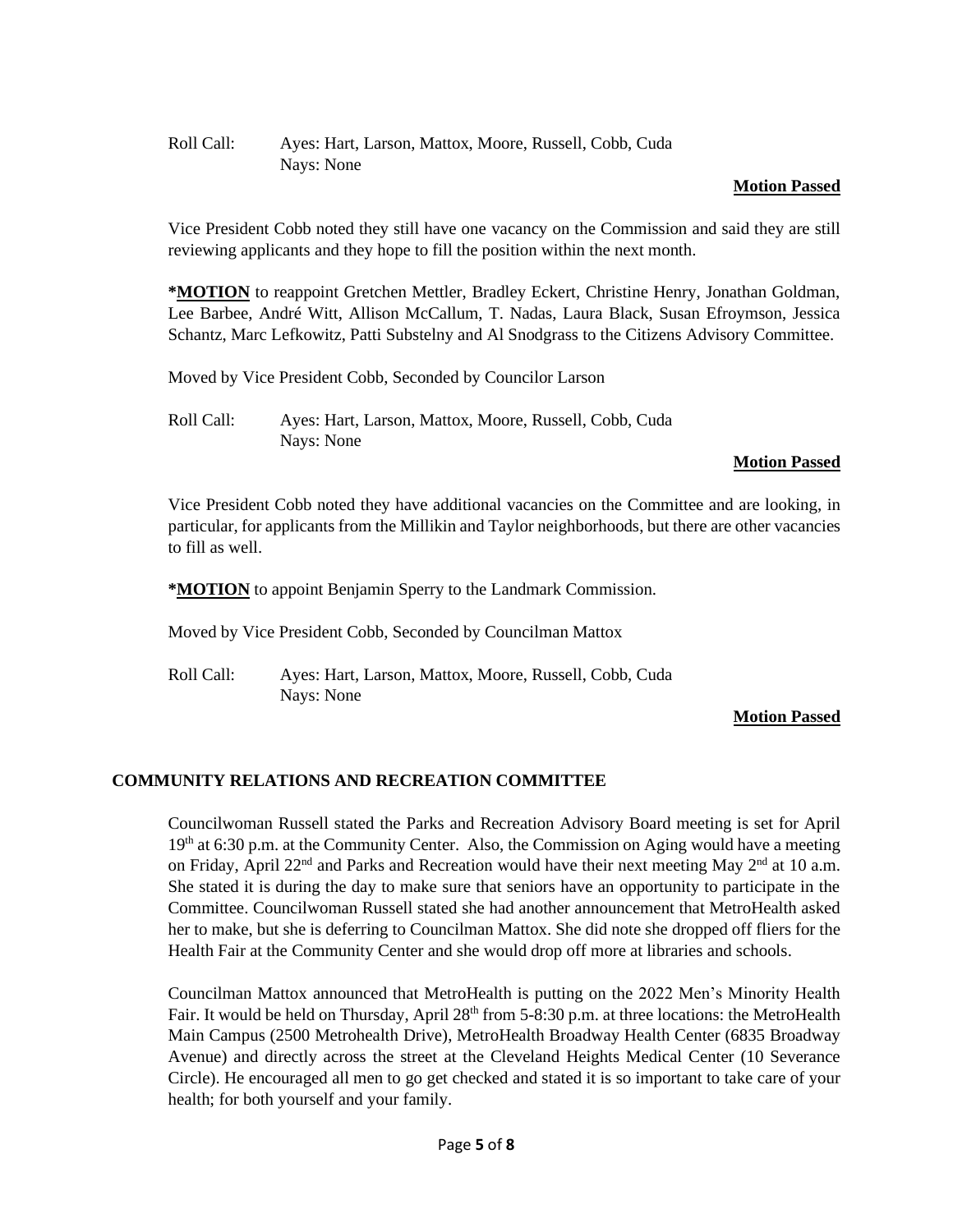Councilwoman Russell also wanted to encourage all the men to go get checked out and to support the MetroHealth Minority Men's Health Fair.

### **FINANCE COMMITTEE**

Council President Hart stated at the next Committee of the Whole meeting, they would be starting early (at 6:00 p.m.) because they would have a report from the Finance Director going over the 2021 results and there would be a recap of the 2022 budget for the new Council Members.

## **HOUSING AND BUILDING COMMITTEE**

Councilman Cuda stated the Housing and Building Committee met that day at 5:00 and had a guest, Ben Greenberg, who spoke about nuisance abatement and vacant and abandoned housing in the City. Councilman Cuda stated it was a very interesting meeting and suggested people watch the YouTube recording, if they weren't able to watch it live. A follow-up work session is tentatively planned for April 20<sup>th</sup> at 9:00 a.m., where they would discuss strategy and the scope of the Committee's work. The next regular meeting is scheduled for Monday, May  $2<sup>nd</sup>$  at 5:00 p.m.

# **MUNICIPAL SERVICES COMMITTEE**

Councilor Moore stated the Committee had their meeting last Monday where they discussed many matters, including revisiting a municipal broadband feasibility study, the possibility of a sidewalk repair program, tree planting and maintenance, and a sidewalk snow shoveling program.

## **PLANNING AND DEVELOPMENT COMMITTEE**

Councilman Mattox stated he would announce the details of the next Planning and Development Committee meeting at the next Council meeting, as they are waiting on the agenda to be completed. They would be discussing all current development projects throughout the City and what they can do as a Council to spur development and growth in specific areas as well.

### **Personal communications from citizens**

Blanche Valancy announced there would be a public forum presented by the League of Woman Voters (she noted she is observing Council tonight for the League). She stated the League of Women Voters and the Heights Libraries are holding the forum to discuss Ballot Issue 9, the public activity park. The forum would take place Wednesday, April 6<sup>th</sup> from 7-8:30 p.m. at the Heights Main Library at 2345 Lee Road. It would be free and open to the public. It would also be livestreamed and recorded for their YouTube channel (under the League of Women Voters of Greater Cleveland, Cleveland Heights/University Heights). The forum would be a panel, comprised of two groups of citizens, one supporting and one opposing the ordinance. It would be moderated by a trained League of Women Voter's moderator. The format would be similar to the candidate and issue forums they've presented in the past, with opening and closing statements from each side, as well as written questions from the audience. The ballot language is available on the Cleveland Heights website and the Cuyahoga County Board of Elections website. The opposing viewpoints are available on the Friends of Meadowbrook-Lee Public Square website and the Friends of Build CLM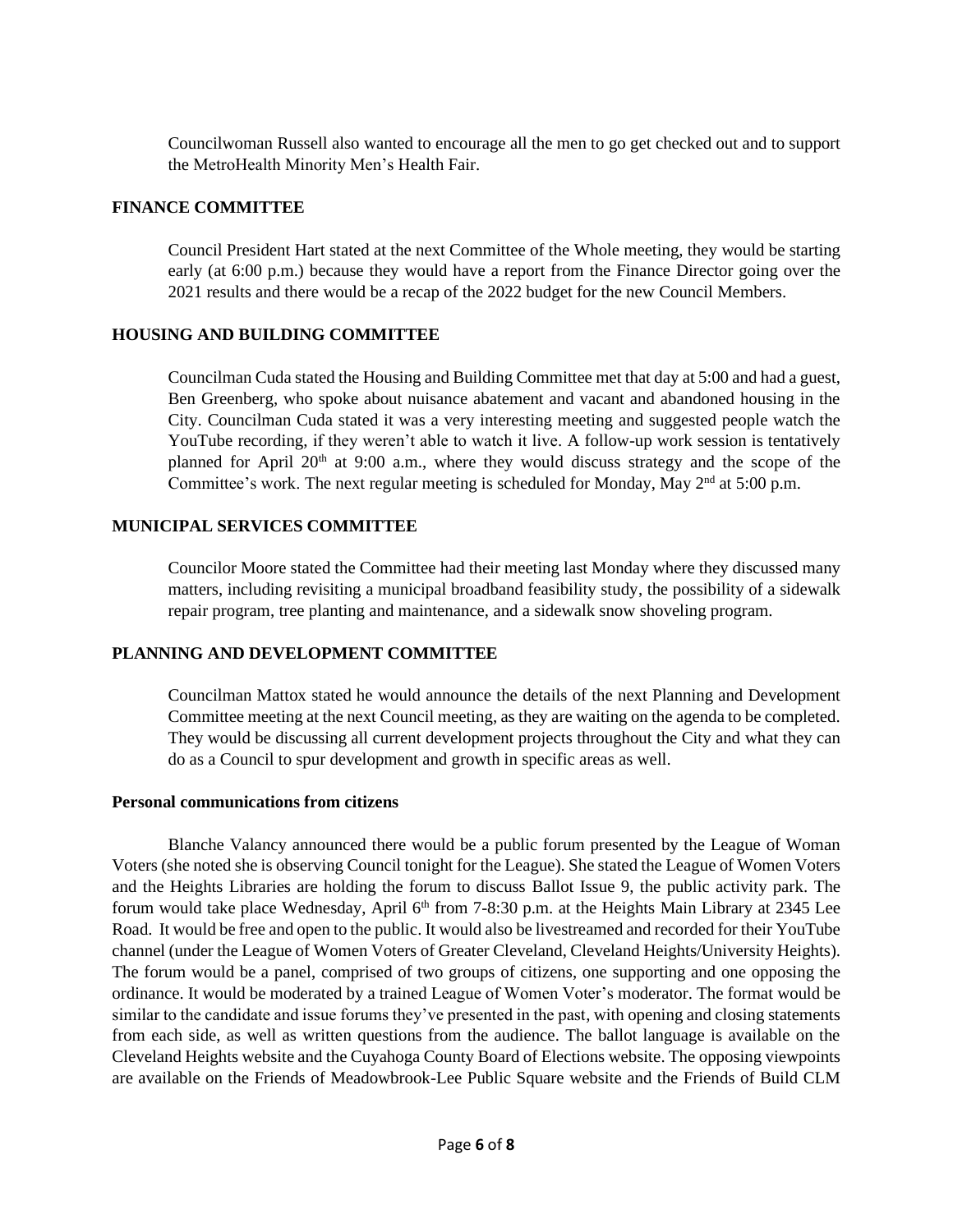website. She stated the league is not taking a position on the issue; they are a nonpartisan organization dedicated to informing the public about all ballot items.

Laura Marks stated the City of Cleveland Heights needs to prioritize creating a climate action plan. She stated as Cleveland Heights comes back, they would either renew as a green city or they would not renew. A climate action plan is a master plan of sorts that would allow them to see how the parts are related to the whole, to increase their resiliency. She stated none of us are capable of tackling the enormity of climate change, however, a climate action plan would allow each of us to concentrate on one piece of the puzzle, knowing that others are working on theirs. She states, for instance, she only has the bandwidth to deal with trees. The interaction between things is what sustainability it about. A climate action plan would give them a master plan to move forward. She stated we need a climate action plan to prepare for upheavals and power outages so that the most vulnerable have access to food, water and shelter. A climate action plan would help prepare for when people come to Cleveland Heights for the water and relatively mild climate, referencing planting trees for people who are already claiming to be climate change refugees.

## **Old business**

Nothing to report at this time.

## **New business**

Nothing to report at this time.

### **Council Member Comments**

Councilman Cuda stated what a pleasure it was to sit with the other Council Members at the retreat on Saturday and listen to everyone's aspirations for the city. He acknowledged their communication challenges but he would say that they walked out of there feeling better about things and having a better understanding of each other. He stated he looks forward to the next time they sit down together and do the same thing.

Councilwoman Russell stated she seconds what Councilman Cuda said about the retreat.

Councilor Moore announced that the Cleveland Heights Green Team is partnering with MedWish to collect medical supplies for Ukraine. MedWish collects unused medical supplies and helps to prevent them from going into landfills. If anyone would like to drop off donations for any unused medical supplies, there are two collection drives coming up: one at the World Health Day Heights Bike Crawl on April  $7<sup>th</sup>$ , 3:30-5:30 p.m. at Boulevard Elementary School and another at the Heights Sustainability Fair on April 23<sup>rd</sup> from 1-4 p.m. at the Coventry PEACE Park.

## **Report of the Council President**

Council President Hart discussed the Council retreat, stating it was public therefore it was recorded, if anyone wanted to watch it. She stated they did envisioning and planning on what they want their City to look like in 3-4 years. She stated they worked on how to best work with each other. They would have another session in May to discuss their goals for their visions. She said they would then put down their goals for the year, citizens can measure them and Council would hold themselves